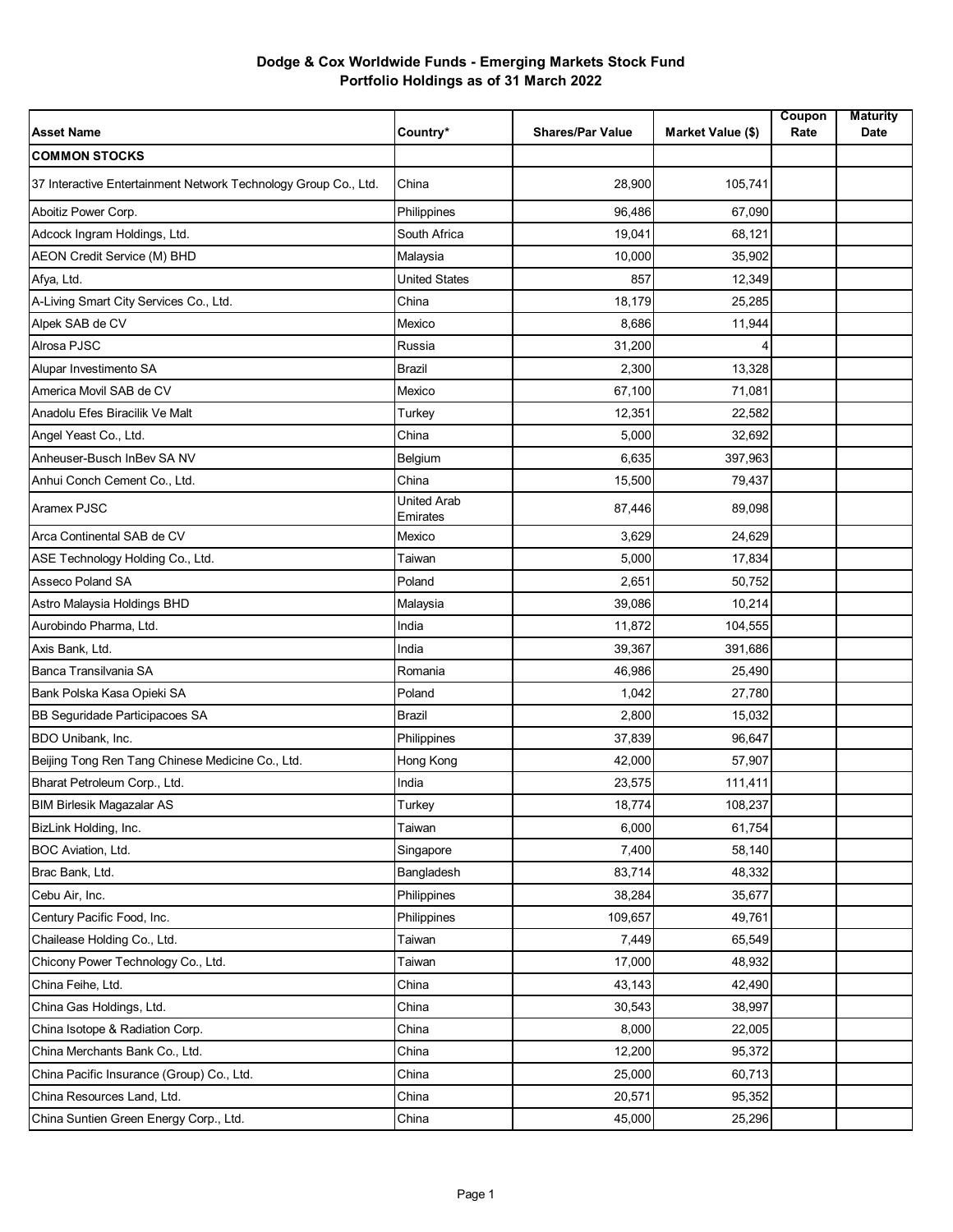| <b>Asset Name</b>                                      | Country*                | <b>Shares/Par Value</b> | <b>Market Value (\$)</b> | Coupon<br>Rate | <b>Maturity</b><br>Date |
|--------------------------------------------------------|-------------------------|-------------------------|--------------------------|----------------|-------------------------|
| China Tourism Group Duty Free Corp., Ltd.              | China                   | 3,743                   | 95,917                   |                |                         |
| China Tower Corp., Ltd.                                | China                   | 723,200                 | 81,027                   |                |                         |
| China Water Affairs Group, Ltd.                        | Hong Kong               | 30,000                  | 32,735                   |                |                         |
| China Yongda Automobiles Services Holdings, Ltd.       | Hong Kong               | 22,500                  | 24,469                   |                |                         |
| Chinasoft International, Ltd.                          | China                   | 72,500                  | 59,710                   |                |                         |
| Cia de Saneamento do Parana                            | Brazil                  | 3,200                   | 13,691                   |                |                         |
| Cielo SA                                               | <b>Brazil</b>           | 35,671                  | 23,301                   |                |                         |
| Commercial International Bank (Egypt) SAE              | Egypt                   | 31,200                  | 78,836                   |                |                         |
| Copa Holdings SA                                       | Panama                  | 114                     | 9,535                    |                |                         |
| Corporacion Inmobiliaria Vesta SAB de CV               | Mexico                  | 5,143                   | 9,823                    |                |                         |
| Country Garden Services Holdings Co., Ltd.             | China                   | 7,000                   | 29,745                   |                |                         |
| Credicorp, Ltd.                                        | Peru                    | 2,657                   | 456,659                  |                |                         |
| Cuckoo Homesys Co., Ltd.                               | South Korea             | 1,427                   | 41,468                   |                |                         |
| Detsky Mir PJSC                                        | Russia                  | 23,160                  | 3                        |                |                         |
| Doosan Bobcat, Inc.                                    | South Korea             | 1,684                   | 53,490                   |                |                         |
| Dr. Reddy's Laboratories, Ltd.                         | India                   | 1,531                   | 86,401                   |                |                         |
| Ecopetrol SA                                           | Colombia                | 16,443                  | 15,419                   |                |                         |
| <b>ELAN Microelectronics Corp.</b>                     | Taiwan                  | 5,000                   | 29,796                   |                |                         |
| <b>Emaar Development PJSC</b>                          | United Arab<br>Emirates | 126,627                 | 152,720                  |                |                         |
| Enerjisa Enerji AS                                     | Turkey                  | 39,667                  | 43,711                   |                |                         |
| Engie Brasil Energia SA                                | <b>Brazil</b>           | 1,500                   | 13,623                   |                |                         |
| Engie Energia Chile SA                                 | Chile                   | 9,055                   | 5,513                    |                |                         |
| <b>Equity Group Holdings PLC</b>                       | Kenya                   | 199,171                 | 86,536                   |                |                         |
| Feng Tay Enterprise Co., Ltd.                          | Taiwan                  | 9,714                   | 64,442                   |                |                         |
| Ferreycorp SAA                                         | Peru                    | 27,437                  | 18,873                   |                |                         |
| Fomento Economico Mexicano SAB de CV                   | Mexico                  | 2,757                   | 22,890                   |                |                         |
| Fosun International, Ltd.                              | Hong Kong               | 49,886                  | 54,034                   |                |                         |
| Fuyao Glass Industry Group Co., Ltd.                   | China                   | 10,171                  | 41,532                   |                |                         |
| Galaxy Entertainment Group, Ltd.                       | Hong Kong               | 16,557                  | 98,403                   |                |                         |
| Geopark Ltd                                            | <b>United States</b>    | 986                     | 14,731                   |                |                         |
| Glencore PLC                                           | United Kingdom          | 148,633                 | 965,932                  |                |                         |
| Grape King Bio, Ltd.                                   | Taiwan                  | 13,286                  | 67,913                   |                |                         |
| Gree Electric Appliances, Inc. of Zhuhai               | China                   | 33,186                  | 168,178                  |                |                         |
| Greentown Service Group Co., Ltd.                      | China                   | 159,329                 | 159,229                  |                |                         |
| Grupo Comercial Chedraui SA de CV                      | Mexico                  | 6,200                   | 15,894                   |                |                         |
| Grupo de Inversiones Suramericana SA                   | Colombia                | 2,270                   | 21,431                   |                |                         |
| Grupo Financiero Banorte SAB de CV                     | Mexico                  | 1,714                   | 12,911                   |                |                         |
| Grupo Televisa SAB                                     | Mexico                  | 191,586                 | 449,827                  |                |                         |
| Guangzhou Baiyunshan Pharmaceutical Holdings Co., Ltd. | China                   | 21,714                  | 57,332                   |                |                         |
| Gulf Warehousing Co.                                   | Qatar                   | 11,500                  | 13,378                   |                |                         |
| Habib Bank, Ltd.                                       | Pakistan                | 31,342                  | 19,289                   |                |                         |
| Haidilao International Holding, Ltd.                   | China                   | 18,000                  | 34,974                   |                |                         |
| Haier Smart Home Co., Ltd.                             | China                   | 12,000                  | 38,808                   |                |                         |
| Hancom, Inc.                                           | South Korea             | 5,990                   | 116,287                  |                |                         |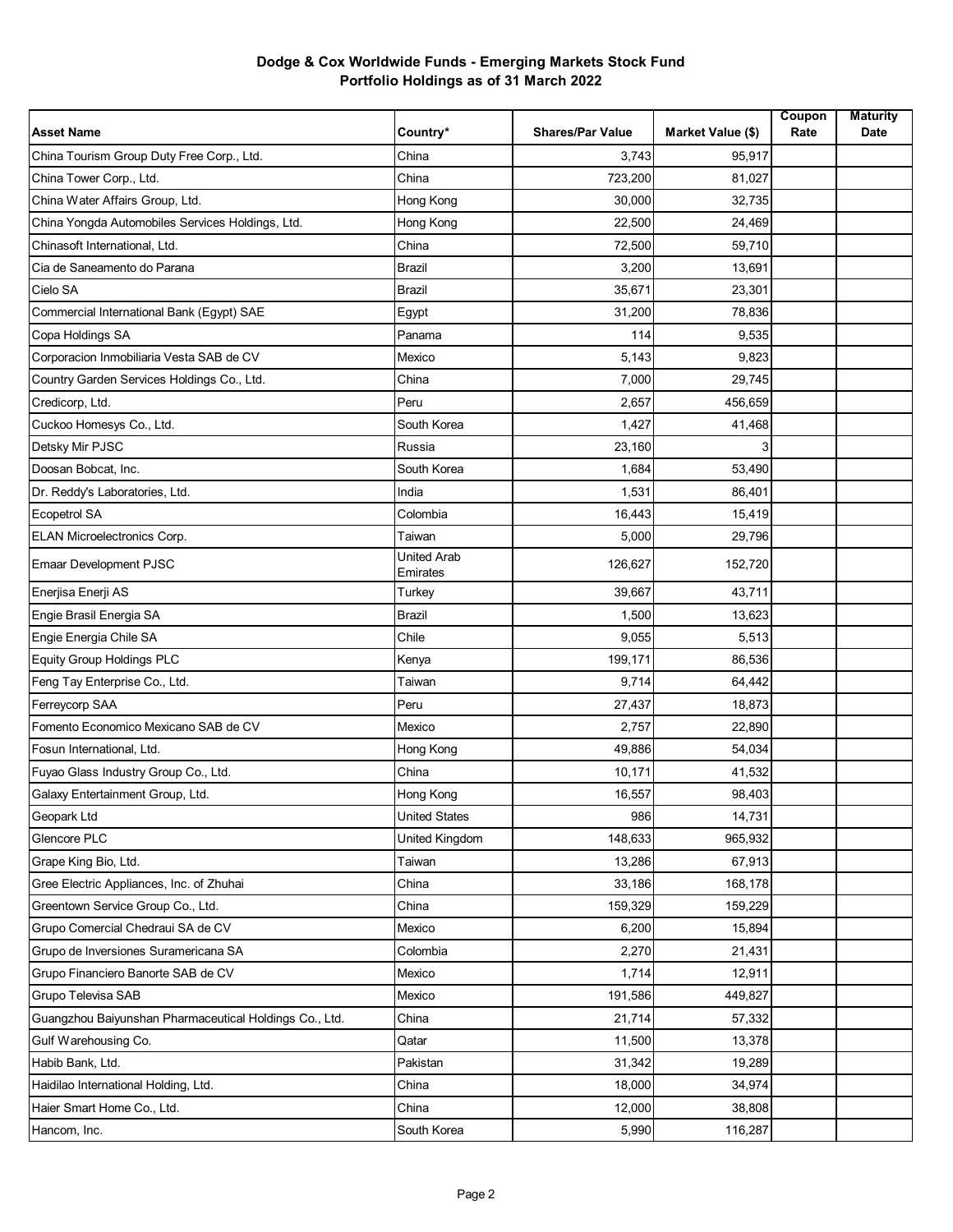| Hang Lung Group, Ltd.<br>Hong Kong<br>29,571<br>62,656<br>Hartalega Holdings BHD<br>21,000<br>24,217<br>Malaysia<br>HEG, Ltd.<br>India<br>1,900<br>33,930<br>Hindustan Petroleum Corp., Ltd.<br>15,538<br>55,082<br>India<br>Huazhu Group, Ltd.<br>Hong Kong<br>2,860<br>9,600<br>HumanSoft Holding Co. KSCC<br>5,985<br>Kuwait<br>63,503<br>Hypera SA<br><b>Brazil</b><br>4,300<br>34,961<br>Hyundai Glovis Co., Ltd.<br>South Korea<br>680<br>107,530<br>Hyundai Mobis Co., Ltd.<br>South Korea<br>434<br>76,651<br>ICICI Bank, Ltd.<br>833,809<br>India<br>86,942<br>IGG, Inc.<br>Hong Kong<br>99,400<br>47,161<br>IndusInd Bank, Ltd.<br>3,655<br>44,690<br>India<br>8,600<br><b>INPEX Corp.</b><br>102,121<br>Japan | <b>Asset Name</b> | Country* | <b>Shares/Par Value</b> | Market Value (\$) | Coupon<br>Rate | <b>Maturity</b><br>Date |
|--------------------------------------------------------------------------------------------------------------------------------------------------------------------------------------------------------------------------------------------------------------------------------------------------------------------------------------------------------------------------------------------------------------------------------------------------------------------------------------------------------------------------------------------------------------------------------------------------------------------------------------------------------------------------------------------------------------------------|-------------------|----------|-------------------------|-------------------|----------------|-------------------------|
|                                                                                                                                                                                                                                                                                                                                                                                                                                                                                                                                                                                                                                                                                                                          |                   |          |                         |                   |                |                         |
|                                                                                                                                                                                                                                                                                                                                                                                                                                                                                                                                                                                                                                                                                                                          |                   |          |                         |                   |                |                         |
|                                                                                                                                                                                                                                                                                                                                                                                                                                                                                                                                                                                                                                                                                                                          |                   |          |                         |                   |                |                         |
|                                                                                                                                                                                                                                                                                                                                                                                                                                                                                                                                                                                                                                                                                                                          |                   |          |                         |                   |                |                         |
|                                                                                                                                                                                                                                                                                                                                                                                                                                                                                                                                                                                                                                                                                                                          |                   |          |                         |                   |                |                         |
|                                                                                                                                                                                                                                                                                                                                                                                                                                                                                                                                                                                                                                                                                                                          |                   |          |                         |                   |                |                         |
|                                                                                                                                                                                                                                                                                                                                                                                                                                                                                                                                                                                                                                                                                                                          |                   |          |                         |                   |                |                         |
|                                                                                                                                                                                                                                                                                                                                                                                                                                                                                                                                                                                                                                                                                                                          |                   |          |                         |                   |                |                         |
|                                                                                                                                                                                                                                                                                                                                                                                                                                                                                                                                                                                                                                                                                                                          |                   |          |                         |                   |                |                         |
|                                                                                                                                                                                                                                                                                                                                                                                                                                                                                                                                                                                                                                                                                                                          |                   |          |                         |                   |                |                         |
|                                                                                                                                                                                                                                                                                                                                                                                                                                                                                                                                                                                                                                                                                                                          |                   |          |                         |                   |                |                         |
|                                                                                                                                                                                                                                                                                                                                                                                                                                                                                                                                                                                                                                                                                                                          |                   |          |                         |                   |                |                         |
|                                                                                                                                                                                                                                                                                                                                                                                                                                                                                                                                                                                                                                                                                                                          |                   |          |                         |                   |                |                         |
| Intercorp Financial Services, Inc.<br>643<br>22,216<br>Panama                                                                                                                                                                                                                                                                                                                                                                                                                                                                                                                                                                                                                                                            |                   |          |                         |                   |                |                         |
| International Container Terminal Services, Inc.<br>13,700<br>Philippines<br>59,302                                                                                                                                                                                                                                                                                                                                                                                                                                                                                                                                                                                                                                       |                   |          |                         |                   |                |                         |
| JB Financial Group Co., Ltd.<br>South Korea<br>10,201<br>70,904                                                                                                                                                                                                                                                                                                                                                                                                                                                                                                                                                                                                                                                          |                   |          |                         |                   |                |                         |
| 25,079<br>JD.com, Inc.<br>China<br>734,510                                                                                                                                                                                                                                                                                                                                                                                                                                                                                                                                                                                                                                                                               |                   |          |                         |                   |                |                         |
| Jiangsu Hengrui Medicine Co., Ltd.<br>China<br>18,305<br>105,768                                                                                                                                                                                                                                                                                                                                                                                                                                                                                                                                                                                                                                                         |                   |          |                         |                   |                |                         |
| <b>KOC Holding AS</b><br>26,379<br>70,855<br>Turkey                                                                                                                                                                                                                                                                                                                                                                                                                                                                                                                                                                                                                                                                      |                   |          |                         |                   |                |                         |
| Korean Reinsurance Co.<br>South Korea<br>9,592<br>77,639                                                                                                                                                                                                                                                                                                                                                                                                                                                                                                                                                                                                                                                                 |                   |          |                         |                   |                |                         |
| Kossan Rubber Industries BHD<br>120,100<br>55,952<br>Malaysia                                                                                                                                                                                                                                                                                                                                                                                                                                                                                                                                                                                                                                                            |                   |          |                         |                   |                |                         |
| KunLun Energy Co., Ltd.<br>China<br>67,100<br>58,083                                                                                                                                                                                                                                                                                                                                                                                                                                                                                                                                                                                                                                                                     |                   |          |                         |                   |                |                         |
| Larsen & Toubro, Ltd.<br>3,334<br>77,307<br>India                                                                                                                                                                                                                                                                                                                                                                                                                                                                                                                                                                                                                                                                        |                   |          |                         |                   |                |                         |
| LB Group Co., Ltd.<br>China<br>19,871<br>72,056                                                                                                                                                                                                                                                                                                                                                                                                                                                                                                                                                                                                                                                                          |                   |          |                         |                   |                |                         |
| Leejam Sports Co. JSC<br>Saudi Arabia<br>1,700<br>56,961                                                                                                                                                                                                                                                                                                                                                                                                                                                                                                                                                                                                                                                                 |                   |          |                         |                   |                |                         |
| Legend Holdings Corp.<br>China<br>66,714<br>83,530                                                                                                                                                                                                                                                                                                                                                                                                                                                                                                                                                                                                                                                                       |                   |          |                         |                   |                |                         |
| Lenovo Group, Ltd.<br>Hong Kong<br>93,229<br>101,113                                                                                                                                                                                                                                                                                                                                                                                                                                                                                                                                                                                                                                                                     |                   |          |                         |                   |                |                         |
| Lukoil PJSC<br>Russia<br>1,205<br>0                                                                                                                                                                                                                                                                                                                                                                                                                                                                                                                                                                                                                                                                                      |                   |          |                         |                   |                |                         |
| Magnit PJSC<br>6,627<br>Russia                                                                                                                                                                                                                                                                                                                                                                                                                                                                                                                                                                                                                                                                                           |                   |          |                         |                   |                |                         |
| 5,970<br>Mahanagar Gas, Ltd.<br>60,996<br>India                                                                                                                                                                                                                                                                                                                                                                                                                                                                                                                                                                                                                                                                          |                   |          |                         |                   |                |                         |
| Man Wah Holdings, Ltd.<br>Hong Kong<br>40,400<br>44,007                                                                                                                                                                                                                                                                                                                                                                                                                                                                                                                                                                                                                                                                  |                   |          |                         |                   |                |                         |
| Megacable Holdings SAB de CV<br>Mexico<br>2,686<br>8,103                                                                                                                                                                                                                                                                                                                                                                                                                                                                                                                                                                                                                                                                 |                   |          |                         |                   |                |                         |
| 1,393,557<br>80,933<br>Megaworld Corp.<br>Philippines                                                                                                                                                                                                                                                                                                                                                                                                                                                                                                                                                                                                                                                                    |                   |          |                         |                   |                |                         |
| Midea Group Co., Ltd.<br>9,229<br>82,396<br>China                                                                                                                                                                                                                                                                                                                                                                                                                                                                                                                                                                                                                                                                        |                   |          |                         |                   |                |                         |
| Military Commercial Joint Stock Bank<br>119,057<br>Vietnam<br>83,025                                                                                                                                                                                                                                                                                                                                                                                                                                                                                                                                                                                                                                                     |                   |          |                         |                   |                |                         |
| MOL Hungarian Oil & Gas PLC<br>13,110<br>115,700<br>Hungary                                                                                                                                                                                                                                                                                                                                                                                                                                                                                                                                                                                                                                                              |                   |          |                         |                   |                |                         |
| Mondi PLC<br>United Kingdom<br>1,900<br>36,834                                                                                                                                                                                                                                                                                                                                                                                                                                                                                                                                                                                                                                                                           |                   |          |                         |                   |                |                         |
| Motor Oil (Hellas) Corinth Refineries SA<br>6,173<br>95,879<br>Greece                                                                                                                                                                                                                                                                                                                                                                                                                                                                                                                                                                                                                                                    |                   |          |                         |                   |                |                         |
| Movida Participacoes SA<br>20,548<br>Brazil<br>5,600                                                                                                                                                                                                                                                                                                                                                                                                                                                                                                                                                                                                                                                                     |                   |          |                         |                   |                |                         |
| Nanya Technology Corp.<br>33,714<br>80,716<br>Taiwan                                                                                                                                                                                                                                                                                                                                                                                                                                                                                                                                                                                                                                                                     |                   |          |                         |                   |                |                         |
| Naspers, Ltd.<br>South Africa<br>2,865<br>324,362                                                                                                                                                                                                                                                                                                                                                                                                                                                                                                                                                                                                                                                                        |                   |          |                         |                   |                |                         |
| National Energy Services Reunited Corp.<br><b>United States</b><br>8,957<br>75,239                                                                                                                                                                                                                                                                                                                                                                                                                                                                                                                                                                                                                                       |                   |          |                         |                   |                |                         |
| 40,636<br>New Oriental Education & Technology Group, Inc.<br>Hong Kong<br>34,657                                                                                                                                                                                                                                                                                                                                                                                                                                                                                                                                                                                                                                         |                   |          |                         |                   |                |                         |
| NEXON Co., Ltd.<br>5,800<br>138,790<br>Japan                                                                                                                                                                                                                                                                                                                                                                                                                                                                                                                                                                                                                                                                             |                   |          |                         |                   |                |                         |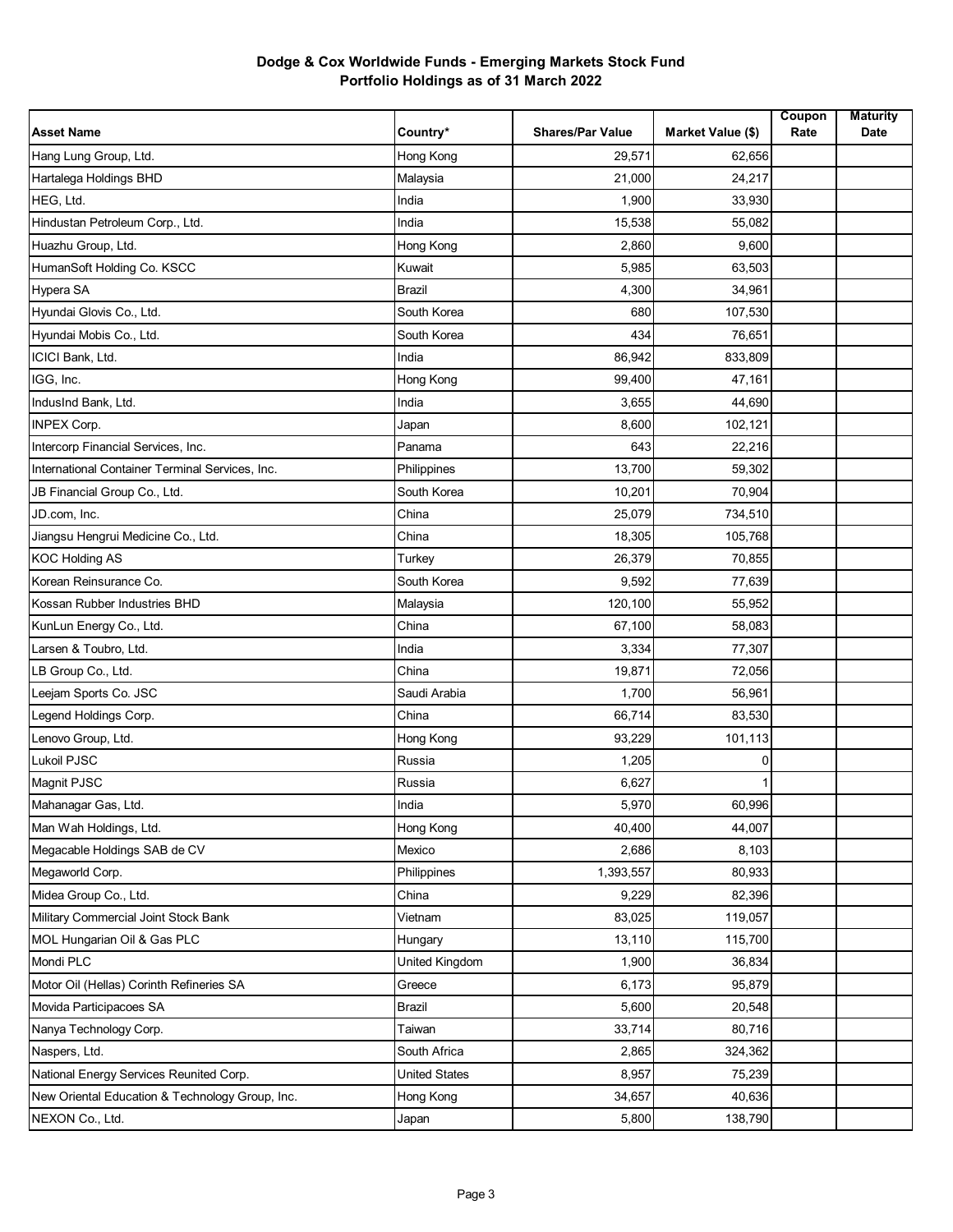| Nine Dragons Paper Holdings, Ltd.<br>China<br>48,200<br>41.906<br>Novatek Microelectronics Corp.<br>5,643<br>83,289<br>Taiwan<br>Novatek PJSC<br>4,713<br>Russia<br>Old Mutual, Ltd.<br>South Africa<br>117,863<br>110,470<br>OTP Bank Nyrt.<br>809<br>29,348<br>Hungary<br>Ping An Bank Co., Ltd.<br>China<br>38,900<br>93,890<br>Ping An Insurance (Group) Co. of China, Ltd.<br>China<br>22,643<br>159,759<br>Pou Chen Corp.<br>59,857<br>65,678<br>Taiwan<br>29,286<br>Powertech Technology, Inc.<br>96,659<br>Taiwan<br>Promotora y Operadora de Infraestructura SAB de CV<br>Mexico<br>1,552<br>12,323<br>Prosus NV<br>Netherlands<br>17,171<br>908,987<br><b>Prudential PLC</b><br>United Kingdom<br>18,044<br>266,542<br>PT Astra International Tbk<br>206,300<br>94,249<br>Indonesia<br>PT Bank Rakyat Indonesia (Persero) Tbk<br>388,178<br>124,987<br>Indonesia<br>PT Bank Tabungan Negara (Persero) Tbk<br>895.686<br>106.717<br>Indonesia<br>PT Indo Tambangraya Megah Tbk<br>49,514<br>98,593<br>Indonesia<br>PT Indofood CBP Sukses Makmur Tbk<br>99,186<br>50,670<br>Indonesia<br>PT United Tractors Tbk<br>50,214<br>89,172<br>Indonesia<br>Safaricom PLC<br>Kenya<br>287,986<br>84,775<br>Sands China, Ltd.<br>Hong Kong<br>27,657<br>66,379<br>Sanlam, Ltd.<br>South Africa<br>28,355<br>139,388<br>Saudia Dairy & Foodstuff Co.<br>Saudi Arabia<br>600<br>27,584<br>Semirara Mining & Power Corp.<br>113,886<br>67,258<br>Philippines<br>Ser Educacional SA<br>Brazil<br>16,879<br>7,400<br>Severstal PAO<br>Russia<br>2,770<br>0<br>Shandong Pharmaceutical Glass Co., Ltd.<br>China<br>23,500<br>97,816<br>Shinhan Financial Group Co., Ltd.<br>South Korea<br>2,751<br>93,829<br>Sinocare, Inc.<br>China<br>17,671<br>51,618<br>Sinopharm Group Co., Ltd.<br>China<br>79,986<br>181,920<br>SK hynix, Inc.<br>106,635<br>South Korea<br>1,114<br>Sonoscape Medical Corp.<br>China<br>9,500<br>41,122<br>Sterlite Technologies, Ltd.<br>31,725<br>93,988<br>India<br>6,302<br>Sun TV Network, Ltd.<br>India<br>40.409<br>Suofeiya Home Collection Co., Ltd<br>29,500<br>89,143<br>China<br>844,695<br>Taiwan Semiconductor Manufacturing Co., Ltd.<br>Taiwan<br>40,857<br><b>Tenaga Nasional BHD</b><br>46,657<br>99,853<br>Malaysia<br>56,400<br>80,874<br>TravelSky Technology, Ltd.<br>China<br>UPL, Ltd.<br>India<br>7,720<br>77,675<br>Vibra Energia SA<br>Brazil<br>3,771<br>18,518<br>Vietnam Dairy Products JSC<br>Vietnam<br>16,500<br>58,397<br>Vietnam Technological & Commercial Joint Stock Bank<br>Vietnam<br>38,900<br>84,048<br>Wal-Mart de Mexico SAB de CV<br>16,643<br>68,204<br>Mexico<br>China<br>Wanhua Chemical Group Co., Ltd.<br>3,000<br>38,011 | <b>Asset Name</b> | Country* | <b>Shares/Par Value</b> | Market Value (\$) | Coupon<br>Rate | <b>Maturity</b><br>Date |
|------------------------------------------------------------------------------------------------------------------------------------------------------------------------------------------------------------------------------------------------------------------------------------------------------------------------------------------------------------------------------------------------------------------------------------------------------------------------------------------------------------------------------------------------------------------------------------------------------------------------------------------------------------------------------------------------------------------------------------------------------------------------------------------------------------------------------------------------------------------------------------------------------------------------------------------------------------------------------------------------------------------------------------------------------------------------------------------------------------------------------------------------------------------------------------------------------------------------------------------------------------------------------------------------------------------------------------------------------------------------------------------------------------------------------------------------------------------------------------------------------------------------------------------------------------------------------------------------------------------------------------------------------------------------------------------------------------------------------------------------------------------------------------------------------------------------------------------------------------------------------------------------------------------------------------------------------------------------------------------------------------------------------------------------------------------------------------------------------------------------------------------------------------------------------------------------------------------------------------------------------------------------------------------------------------------------------------------------------------------------------------------------------------------------------------------------------------------------------------------------------------------------------------------------------------------------------------------------------------------------------------------------------------------------------------------------|-------------------|----------|-------------------------|-------------------|----------------|-------------------------|
|                                                                                                                                                                                                                                                                                                                                                                                                                                                                                                                                                                                                                                                                                                                                                                                                                                                                                                                                                                                                                                                                                                                                                                                                                                                                                                                                                                                                                                                                                                                                                                                                                                                                                                                                                                                                                                                                                                                                                                                                                                                                                                                                                                                                                                                                                                                                                                                                                                                                                                                                                                                                                                                                                                |                   |          |                         |                   |                |                         |
|                                                                                                                                                                                                                                                                                                                                                                                                                                                                                                                                                                                                                                                                                                                                                                                                                                                                                                                                                                                                                                                                                                                                                                                                                                                                                                                                                                                                                                                                                                                                                                                                                                                                                                                                                                                                                                                                                                                                                                                                                                                                                                                                                                                                                                                                                                                                                                                                                                                                                                                                                                                                                                                                                                |                   |          |                         |                   |                |                         |
|                                                                                                                                                                                                                                                                                                                                                                                                                                                                                                                                                                                                                                                                                                                                                                                                                                                                                                                                                                                                                                                                                                                                                                                                                                                                                                                                                                                                                                                                                                                                                                                                                                                                                                                                                                                                                                                                                                                                                                                                                                                                                                                                                                                                                                                                                                                                                                                                                                                                                                                                                                                                                                                                                                |                   |          |                         |                   |                |                         |
|                                                                                                                                                                                                                                                                                                                                                                                                                                                                                                                                                                                                                                                                                                                                                                                                                                                                                                                                                                                                                                                                                                                                                                                                                                                                                                                                                                                                                                                                                                                                                                                                                                                                                                                                                                                                                                                                                                                                                                                                                                                                                                                                                                                                                                                                                                                                                                                                                                                                                                                                                                                                                                                                                                |                   |          |                         |                   |                |                         |
|                                                                                                                                                                                                                                                                                                                                                                                                                                                                                                                                                                                                                                                                                                                                                                                                                                                                                                                                                                                                                                                                                                                                                                                                                                                                                                                                                                                                                                                                                                                                                                                                                                                                                                                                                                                                                                                                                                                                                                                                                                                                                                                                                                                                                                                                                                                                                                                                                                                                                                                                                                                                                                                                                                |                   |          |                         |                   |                |                         |
|                                                                                                                                                                                                                                                                                                                                                                                                                                                                                                                                                                                                                                                                                                                                                                                                                                                                                                                                                                                                                                                                                                                                                                                                                                                                                                                                                                                                                                                                                                                                                                                                                                                                                                                                                                                                                                                                                                                                                                                                                                                                                                                                                                                                                                                                                                                                                                                                                                                                                                                                                                                                                                                                                                |                   |          |                         |                   |                |                         |
|                                                                                                                                                                                                                                                                                                                                                                                                                                                                                                                                                                                                                                                                                                                                                                                                                                                                                                                                                                                                                                                                                                                                                                                                                                                                                                                                                                                                                                                                                                                                                                                                                                                                                                                                                                                                                                                                                                                                                                                                                                                                                                                                                                                                                                                                                                                                                                                                                                                                                                                                                                                                                                                                                                |                   |          |                         |                   |                |                         |
|                                                                                                                                                                                                                                                                                                                                                                                                                                                                                                                                                                                                                                                                                                                                                                                                                                                                                                                                                                                                                                                                                                                                                                                                                                                                                                                                                                                                                                                                                                                                                                                                                                                                                                                                                                                                                                                                                                                                                                                                                                                                                                                                                                                                                                                                                                                                                                                                                                                                                                                                                                                                                                                                                                |                   |          |                         |                   |                |                         |
|                                                                                                                                                                                                                                                                                                                                                                                                                                                                                                                                                                                                                                                                                                                                                                                                                                                                                                                                                                                                                                                                                                                                                                                                                                                                                                                                                                                                                                                                                                                                                                                                                                                                                                                                                                                                                                                                                                                                                                                                                                                                                                                                                                                                                                                                                                                                                                                                                                                                                                                                                                                                                                                                                                |                   |          |                         |                   |                |                         |
|                                                                                                                                                                                                                                                                                                                                                                                                                                                                                                                                                                                                                                                                                                                                                                                                                                                                                                                                                                                                                                                                                                                                                                                                                                                                                                                                                                                                                                                                                                                                                                                                                                                                                                                                                                                                                                                                                                                                                                                                                                                                                                                                                                                                                                                                                                                                                                                                                                                                                                                                                                                                                                                                                                |                   |          |                         |                   |                |                         |
|                                                                                                                                                                                                                                                                                                                                                                                                                                                                                                                                                                                                                                                                                                                                                                                                                                                                                                                                                                                                                                                                                                                                                                                                                                                                                                                                                                                                                                                                                                                                                                                                                                                                                                                                                                                                                                                                                                                                                                                                                                                                                                                                                                                                                                                                                                                                                                                                                                                                                                                                                                                                                                                                                                |                   |          |                         |                   |                |                         |
|                                                                                                                                                                                                                                                                                                                                                                                                                                                                                                                                                                                                                                                                                                                                                                                                                                                                                                                                                                                                                                                                                                                                                                                                                                                                                                                                                                                                                                                                                                                                                                                                                                                                                                                                                                                                                                                                                                                                                                                                                                                                                                                                                                                                                                                                                                                                                                                                                                                                                                                                                                                                                                                                                                |                   |          |                         |                   |                |                         |
|                                                                                                                                                                                                                                                                                                                                                                                                                                                                                                                                                                                                                                                                                                                                                                                                                                                                                                                                                                                                                                                                                                                                                                                                                                                                                                                                                                                                                                                                                                                                                                                                                                                                                                                                                                                                                                                                                                                                                                                                                                                                                                                                                                                                                                                                                                                                                                                                                                                                                                                                                                                                                                                                                                |                   |          |                         |                   |                |                         |
|                                                                                                                                                                                                                                                                                                                                                                                                                                                                                                                                                                                                                                                                                                                                                                                                                                                                                                                                                                                                                                                                                                                                                                                                                                                                                                                                                                                                                                                                                                                                                                                                                                                                                                                                                                                                                                                                                                                                                                                                                                                                                                                                                                                                                                                                                                                                                                                                                                                                                                                                                                                                                                                                                                |                   |          |                         |                   |                |                         |
|                                                                                                                                                                                                                                                                                                                                                                                                                                                                                                                                                                                                                                                                                                                                                                                                                                                                                                                                                                                                                                                                                                                                                                                                                                                                                                                                                                                                                                                                                                                                                                                                                                                                                                                                                                                                                                                                                                                                                                                                                                                                                                                                                                                                                                                                                                                                                                                                                                                                                                                                                                                                                                                                                                |                   |          |                         |                   |                |                         |
|                                                                                                                                                                                                                                                                                                                                                                                                                                                                                                                                                                                                                                                                                                                                                                                                                                                                                                                                                                                                                                                                                                                                                                                                                                                                                                                                                                                                                                                                                                                                                                                                                                                                                                                                                                                                                                                                                                                                                                                                                                                                                                                                                                                                                                                                                                                                                                                                                                                                                                                                                                                                                                                                                                |                   |          |                         |                   |                |                         |
|                                                                                                                                                                                                                                                                                                                                                                                                                                                                                                                                                                                                                                                                                                                                                                                                                                                                                                                                                                                                                                                                                                                                                                                                                                                                                                                                                                                                                                                                                                                                                                                                                                                                                                                                                                                                                                                                                                                                                                                                                                                                                                                                                                                                                                                                                                                                                                                                                                                                                                                                                                                                                                                                                                |                   |          |                         |                   |                |                         |
|                                                                                                                                                                                                                                                                                                                                                                                                                                                                                                                                                                                                                                                                                                                                                                                                                                                                                                                                                                                                                                                                                                                                                                                                                                                                                                                                                                                                                                                                                                                                                                                                                                                                                                                                                                                                                                                                                                                                                                                                                                                                                                                                                                                                                                                                                                                                                                                                                                                                                                                                                                                                                                                                                                |                   |          |                         |                   |                |                         |
|                                                                                                                                                                                                                                                                                                                                                                                                                                                                                                                                                                                                                                                                                                                                                                                                                                                                                                                                                                                                                                                                                                                                                                                                                                                                                                                                                                                                                                                                                                                                                                                                                                                                                                                                                                                                                                                                                                                                                                                                                                                                                                                                                                                                                                                                                                                                                                                                                                                                                                                                                                                                                                                                                                |                   |          |                         |                   |                |                         |
|                                                                                                                                                                                                                                                                                                                                                                                                                                                                                                                                                                                                                                                                                                                                                                                                                                                                                                                                                                                                                                                                                                                                                                                                                                                                                                                                                                                                                                                                                                                                                                                                                                                                                                                                                                                                                                                                                                                                                                                                                                                                                                                                                                                                                                                                                                                                                                                                                                                                                                                                                                                                                                                                                                |                   |          |                         |                   |                |                         |
|                                                                                                                                                                                                                                                                                                                                                                                                                                                                                                                                                                                                                                                                                                                                                                                                                                                                                                                                                                                                                                                                                                                                                                                                                                                                                                                                                                                                                                                                                                                                                                                                                                                                                                                                                                                                                                                                                                                                                                                                                                                                                                                                                                                                                                                                                                                                                                                                                                                                                                                                                                                                                                                                                                |                   |          |                         |                   |                |                         |
|                                                                                                                                                                                                                                                                                                                                                                                                                                                                                                                                                                                                                                                                                                                                                                                                                                                                                                                                                                                                                                                                                                                                                                                                                                                                                                                                                                                                                                                                                                                                                                                                                                                                                                                                                                                                                                                                                                                                                                                                                                                                                                                                                                                                                                                                                                                                                                                                                                                                                                                                                                                                                                                                                                |                   |          |                         |                   |                |                         |
|                                                                                                                                                                                                                                                                                                                                                                                                                                                                                                                                                                                                                                                                                                                                                                                                                                                                                                                                                                                                                                                                                                                                                                                                                                                                                                                                                                                                                                                                                                                                                                                                                                                                                                                                                                                                                                                                                                                                                                                                                                                                                                                                                                                                                                                                                                                                                                                                                                                                                                                                                                                                                                                                                                |                   |          |                         |                   |                |                         |
|                                                                                                                                                                                                                                                                                                                                                                                                                                                                                                                                                                                                                                                                                                                                                                                                                                                                                                                                                                                                                                                                                                                                                                                                                                                                                                                                                                                                                                                                                                                                                                                                                                                                                                                                                                                                                                                                                                                                                                                                                                                                                                                                                                                                                                                                                                                                                                                                                                                                                                                                                                                                                                                                                                |                   |          |                         |                   |                |                         |
|                                                                                                                                                                                                                                                                                                                                                                                                                                                                                                                                                                                                                                                                                                                                                                                                                                                                                                                                                                                                                                                                                                                                                                                                                                                                                                                                                                                                                                                                                                                                                                                                                                                                                                                                                                                                                                                                                                                                                                                                                                                                                                                                                                                                                                                                                                                                                                                                                                                                                                                                                                                                                                                                                                |                   |          |                         |                   |                |                         |
|                                                                                                                                                                                                                                                                                                                                                                                                                                                                                                                                                                                                                                                                                                                                                                                                                                                                                                                                                                                                                                                                                                                                                                                                                                                                                                                                                                                                                                                                                                                                                                                                                                                                                                                                                                                                                                                                                                                                                                                                                                                                                                                                                                                                                                                                                                                                                                                                                                                                                                                                                                                                                                                                                                |                   |          |                         |                   |                |                         |
|                                                                                                                                                                                                                                                                                                                                                                                                                                                                                                                                                                                                                                                                                                                                                                                                                                                                                                                                                                                                                                                                                                                                                                                                                                                                                                                                                                                                                                                                                                                                                                                                                                                                                                                                                                                                                                                                                                                                                                                                                                                                                                                                                                                                                                                                                                                                                                                                                                                                                                                                                                                                                                                                                                |                   |          |                         |                   |                |                         |
|                                                                                                                                                                                                                                                                                                                                                                                                                                                                                                                                                                                                                                                                                                                                                                                                                                                                                                                                                                                                                                                                                                                                                                                                                                                                                                                                                                                                                                                                                                                                                                                                                                                                                                                                                                                                                                                                                                                                                                                                                                                                                                                                                                                                                                                                                                                                                                                                                                                                                                                                                                                                                                                                                                |                   |          |                         |                   |                |                         |
|                                                                                                                                                                                                                                                                                                                                                                                                                                                                                                                                                                                                                                                                                                                                                                                                                                                                                                                                                                                                                                                                                                                                                                                                                                                                                                                                                                                                                                                                                                                                                                                                                                                                                                                                                                                                                                                                                                                                                                                                                                                                                                                                                                                                                                                                                                                                                                                                                                                                                                                                                                                                                                                                                                |                   |          |                         |                   |                |                         |
|                                                                                                                                                                                                                                                                                                                                                                                                                                                                                                                                                                                                                                                                                                                                                                                                                                                                                                                                                                                                                                                                                                                                                                                                                                                                                                                                                                                                                                                                                                                                                                                                                                                                                                                                                                                                                                                                                                                                                                                                                                                                                                                                                                                                                                                                                                                                                                                                                                                                                                                                                                                                                                                                                                |                   |          |                         |                   |                |                         |
|                                                                                                                                                                                                                                                                                                                                                                                                                                                                                                                                                                                                                                                                                                                                                                                                                                                                                                                                                                                                                                                                                                                                                                                                                                                                                                                                                                                                                                                                                                                                                                                                                                                                                                                                                                                                                                                                                                                                                                                                                                                                                                                                                                                                                                                                                                                                                                                                                                                                                                                                                                                                                                                                                                |                   |          |                         |                   |                |                         |
|                                                                                                                                                                                                                                                                                                                                                                                                                                                                                                                                                                                                                                                                                                                                                                                                                                                                                                                                                                                                                                                                                                                                                                                                                                                                                                                                                                                                                                                                                                                                                                                                                                                                                                                                                                                                                                                                                                                                                                                                                                                                                                                                                                                                                                                                                                                                                                                                                                                                                                                                                                                                                                                                                                |                   |          |                         |                   |                |                         |
|                                                                                                                                                                                                                                                                                                                                                                                                                                                                                                                                                                                                                                                                                                                                                                                                                                                                                                                                                                                                                                                                                                                                                                                                                                                                                                                                                                                                                                                                                                                                                                                                                                                                                                                                                                                                                                                                                                                                                                                                                                                                                                                                                                                                                                                                                                                                                                                                                                                                                                                                                                                                                                                                                                |                   |          |                         |                   |                |                         |
|                                                                                                                                                                                                                                                                                                                                                                                                                                                                                                                                                                                                                                                                                                                                                                                                                                                                                                                                                                                                                                                                                                                                                                                                                                                                                                                                                                                                                                                                                                                                                                                                                                                                                                                                                                                                                                                                                                                                                                                                                                                                                                                                                                                                                                                                                                                                                                                                                                                                                                                                                                                                                                                                                                |                   |          |                         |                   |                |                         |
|                                                                                                                                                                                                                                                                                                                                                                                                                                                                                                                                                                                                                                                                                                                                                                                                                                                                                                                                                                                                                                                                                                                                                                                                                                                                                                                                                                                                                                                                                                                                                                                                                                                                                                                                                                                                                                                                                                                                                                                                                                                                                                                                                                                                                                                                                                                                                                                                                                                                                                                                                                                                                                                                                                |                   |          |                         |                   |                |                         |
|                                                                                                                                                                                                                                                                                                                                                                                                                                                                                                                                                                                                                                                                                                                                                                                                                                                                                                                                                                                                                                                                                                                                                                                                                                                                                                                                                                                                                                                                                                                                                                                                                                                                                                                                                                                                                                                                                                                                                                                                                                                                                                                                                                                                                                                                                                                                                                                                                                                                                                                                                                                                                                                                                                |                   |          |                         |                   |                |                         |
|                                                                                                                                                                                                                                                                                                                                                                                                                                                                                                                                                                                                                                                                                                                                                                                                                                                                                                                                                                                                                                                                                                                                                                                                                                                                                                                                                                                                                                                                                                                                                                                                                                                                                                                                                                                                                                                                                                                                                                                                                                                                                                                                                                                                                                                                                                                                                                                                                                                                                                                                                                                                                                                                                                |                   |          |                         |                   |                |                         |
|                                                                                                                                                                                                                                                                                                                                                                                                                                                                                                                                                                                                                                                                                                                                                                                                                                                                                                                                                                                                                                                                                                                                                                                                                                                                                                                                                                                                                                                                                                                                                                                                                                                                                                                                                                                                                                                                                                                                                                                                                                                                                                                                                                                                                                                                                                                                                                                                                                                                                                                                                                                                                                                                                                |                   |          |                         |                   |                |                         |
|                                                                                                                                                                                                                                                                                                                                                                                                                                                                                                                                                                                                                                                                                                                                                                                                                                                                                                                                                                                                                                                                                                                                                                                                                                                                                                                                                                                                                                                                                                                                                                                                                                                                                                                                                                                                                                                                                                                                                                                                                                                                                                                                                                                                                                                                                                                                                                                                                                                                                                                                                                                                                                                                                                |                   |          |                         |                   |                |                         |
|                                                                                                                                                                                                                                                                                                                                                                                                                                                                                                                                                                                                                                                                                                                                                                                                                                                                                                                                                                                                                                                                                                                                                                                                                                                                                                                                                                                                                                                                                                                                                                                                                                                                                                                                                                                                                                                                                                                                                                                                                                                                                                                                                                                                                                                                                                                                                                                                                                                                                                                                                                                                                                                                                                |                   |          |                         |                   |                |                         |
|                                                                                                                                                                                                                                                                                                                                                                                                                                                                                                                                                                                                                                                                                                                                                                                                                                                                                                                                                                                                                                                                                                                                                                                                                                                                                                                                                                                                                                                                                                                                                                                                                                                                                                                                                                                                                                                                                                                                                                                                                                                                                                                                                                                                                                                                                                                                                                                                                                                                                                                                                                                                                                                                                                |                   |          |                         |                   |                |                         |
|                                                                                                                                                                                                                                                                                                                                                                                                                                                                                                                                                                                                                                                                                                                                                                                                                                                                                                                                                                                                                                                                                                                                                                                                                                                                                                                                                                                                                                                                                                                                                                                                                                                                                                                                                                                                                                                                                                                                                                                                                                                                                                                                                                                                                                                                                                                                                                                                                                                                                                                                                                                                                                                                                                |                   |          |                         |                   |                |                         |
|                                                                                                                                                                                                                                                                                                                                                                                                                                                                                                                                                                                                                                                                                                                                                                                                                                                                                                                                                                                                                                                                                                                                                                                                                                                                                                                                                                                                                                                                                                                                                                                                                                                                                                                                                                                                                                                                                                                                                                                                                                                                                                                                                                                                                                                                                                                                                                                                                                                                                                                                                                                                                                                                                                |                   |          |                         |                   |                |                         |
|                                                                                                                                                                                                                                                                                                                                                                                                                                                                                                                                                                                                                                                                                                                                                                                                                                                                                                                                                                                                                                                                                                                                                                                                                                                                                                                                                                                                                                                                                                                                                                                                                                                                                                                                                                                                                                                                                                                                                                                                                                                                                                                                                                                                                                                                                                                                                                                                                                                                                                                                                                                                                                                                                                | Weimob, Inc.      | China    | 62,000                  | 40,401            |                |                         |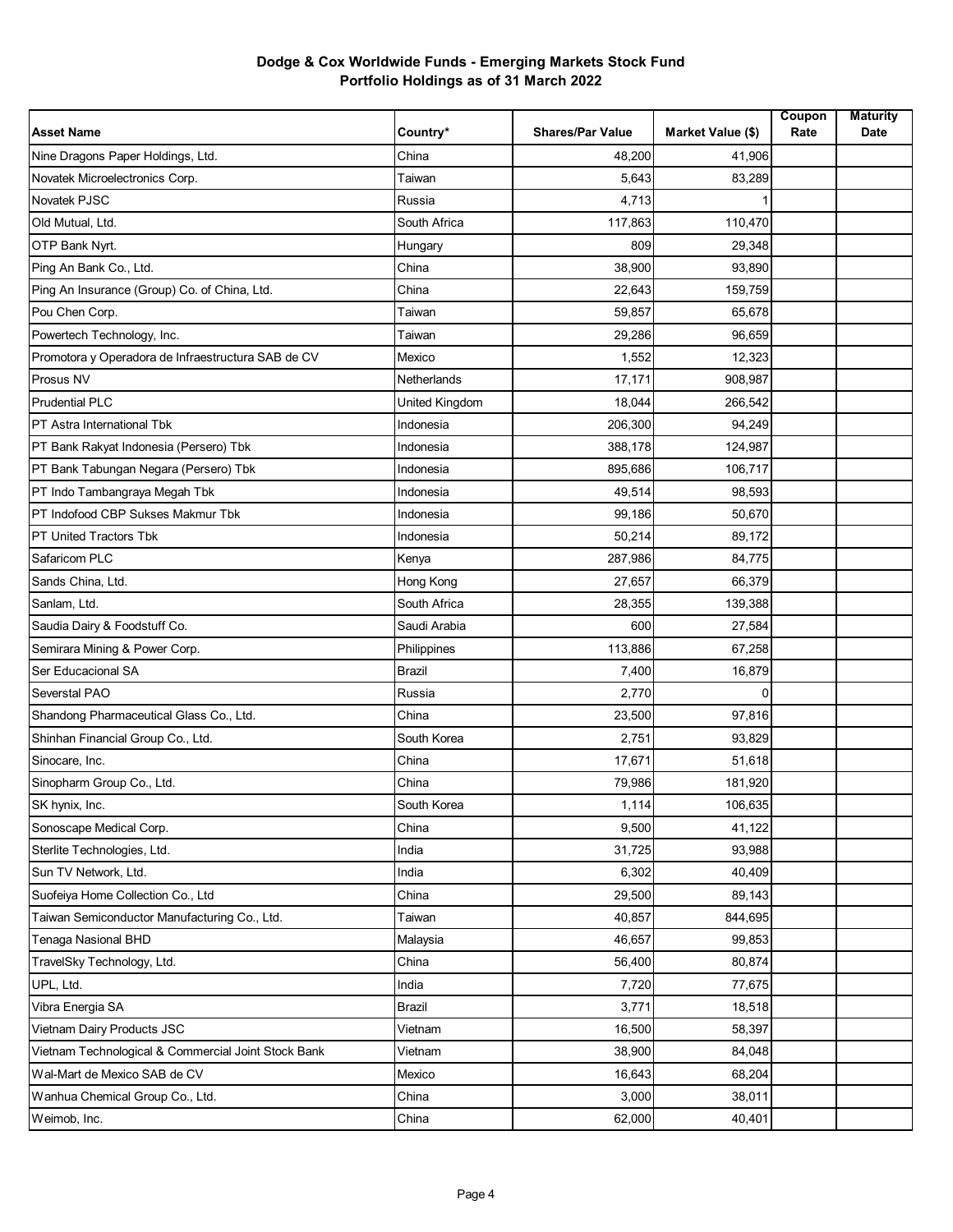| <b>Asset Name</b>                                | Country*             | <b>Shares/Par Value</b> | Market Value (\$) | Coupon<br>Rate | <b>Maturity</b><br>Date |
|--------------------------------------------------|----------------------|-------------------------|-------------------|----------------|-------------------------|
| WH Group, Ltd.                                   | Hong Kong            | 183,232                 | 115,271           |                |                         |
| XD, Inc.                                         | Hong Kong            | 6,600                   | 20,262            |                |                         |
| Xinjiang Goldwind Science & Technology Co., Ltd. | China                | 36,400                  | 54,662            |                |                         |
| XP, Inc.                                         | <b>Brazil</b>        | 7,569                   | 227,827           |                |                         |
| Yageo Corp.                                      | Taiwan               | 6,243                   | 93,836            |                |                         |
| Yonghui Superstores Co., Ltd.                    | China                | 127,600                 | 84,685            |                |                         |
| Yum China Holdings, Inc.                         | <b>United States</b> | 2,057                   | 85,448            |                |                         |
| Zhejiang NHU Co., Ltd.                           | China                | 18,476                  | 91,844            |                |                         |
| Zhongsheng Group Holdings, Ltd.                  | China                | 12,000                  | 84,493            |                |                         |
| <b>DEPOSITORY RECEIPTS/SHARES</b>                |                      |                         |                   |                |                         |
| Alibaba Group Holding, Ltd.                      | China                | 8,929                   | 971,475           |                |                         |
| Baidu, Inc.                                      | China                | 4,786                   | 633,188           |                |                         |
| Cemex SAB de CV                                  | Mexico               | 63,086                  | 333,725           |                |                         |
| Centrais Eletricas Brasileiras SA                | <b>Brazil</b>        | 2,000                   | 15,820            |                |                         |
| Cia de Saneamento Basico do Estado de Sao Paulo  | <b>Brazil</b>        | 2,200                   | 21,626            |                |                         |
| <b>GFPT PCL</b>                                  | Thailand             | 106,571                 | 41,274            |                |                         |
| Globaltrans Investment PLC                       | Cyprus               | 5,060                   |                   |                |                         |
| Itau Unibanco Holding SA                         | Brazil               | 149,800                 | 855,358           |                |                         |
| JOYY, Inc.                                       | China                | 1,600                   | 58,768            |                |                         |
| Kasikornbank PCL                                 | Thailand             | 12,457                  | 60,152            |                |                         |
| Kaspi.kz JSC                                     | Kazakhstan           | 287                     | 14,171            |                |                         |
| Loma Negra Cia Industrial Argentina SA           | Argentina            | 2,414                   | 13,808            |                |                         |
| Millicom International Cellular SA               | Luxembourg           | 3,087                   | 78,014            |                |                         |
| NetEase, Inc.                                    | China                | 3,286                   | 294,721           |                |                         |
| Noah Holdings, Ltd.                              | China                | 2,629                   | 61,860            |                |                         |
| Petroleo Brasileiro SA                           | Brazil               | 15,800                  | 233,840           |                |                         |
| PTG Energy PCL                                   | Thailand             | 131,014                 | 53,028            |                |                         |
| PTT Exploration & Production PCL                 | Thailand             | 17,500                  | 75,686            |                |                         |
| PTT Global Chemical PCL                          | Thailand             | 35,157                  | 53,386            |                |                         |
| <b>TCS Group Holding PLC</b>                     | Cyprus               | 400                     |                   |                |                         |
| <b>Tisco Financial Group PCL</b>                 | Thailand             | 23,300                  | 70,240            |                |                         |
| TPI Polene Power PCL                             | Thailand             | 504,629                 | 59,113            |                |                         |
| Transportadora de Gas del Sur SA                 | Argentina            | 2,100                   | 14,721            |                |                         |
| Trip.com Group, Ltd.                             | China                | 3,000                   | 69,360            |                |                         |
| Vipshop Holdings, Ltd.                           | China                | 6,300                   | 56,700            |                |                         |
| X5 Retail Group NV                               | Netherlands          | 2,300                   | 0                 |                |                         |
| <b>PREFERRED SHARES</b>                          |                      |                         |                   |                |                         |
| Amorepacific Corp.                               | South Korea          | 791                     | 51,737            |                |                         |
| DL E&C Co., Ltd.                                 | South Korea          | 834                     | 56,887            |                |                         |
| DL Holdings Co., Ltd.                            | South Korea          | 1,345                   | 43,665            |                |                         |
| Embotelladora Andina SA                          | Chile                | 4,200                   | 9,326             |                |                         |
| Korea Investment Holdings Co., Ltd.              | South Korea          | 1,560                   | 87,009            |                |                         |
| LG Household & Health Care, Ltd.                 | South Korea          | 139                     | 57,893            |                |                         |
| Samsung Electro-Mechanics Co., Ltd.              | South Korea          | 1,174                   | 87,712            |                |                         |